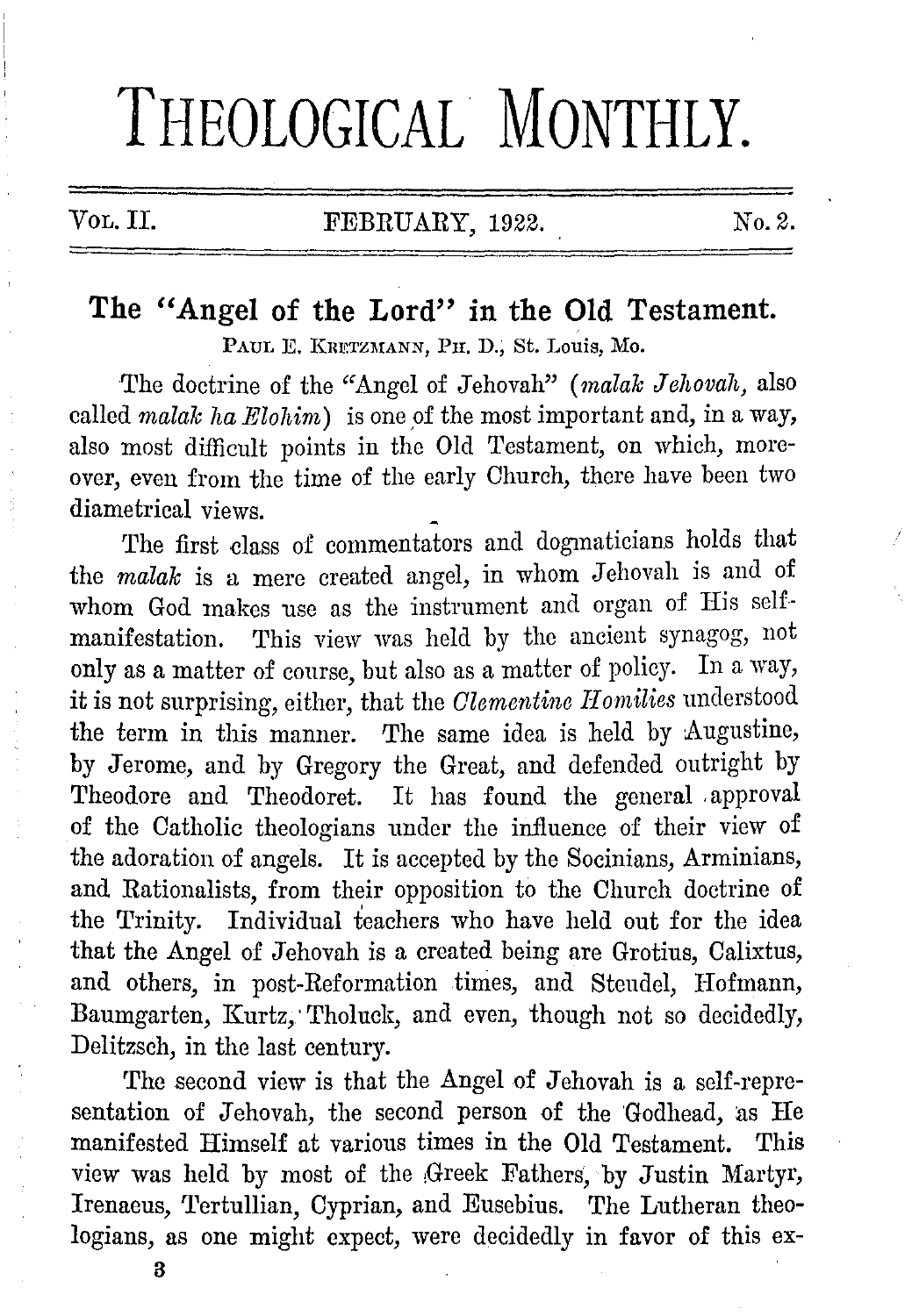# **BOOK REVIEW.**

#### Vom Hirtenamt. Die Briefe Pauli an Timotheus, Titus und Philemon. Ausgelegt von *Dr. C. M. Zorn.* 264 pages,  $5 \times 7\frac{1}{2}$ . Verlag und Druck<br>von Johannes Herrmann, Zwiekau, Sachsen. \$1.00. Order from von Johannes Herrmann, Zwickau, Sachsen. Concordia Publishing Honse, St. Louis, Mo.

Our venerable friend has once more returned to his favorite occupa-<br>that of execution we connected portions of Scripture. The tion, that of exegetically treating connected portions of Scripture. letters to Timothy, Titus, and Philemon are treated in this little volume with that freshness and originality which we are accustomed to find in Dr. Zom's books, and, its narrow compass considered, with surprising atten· tion to details of interpretation. The commentary is popular in the sense that there is very little quoting of variant interpretations. It is based, however, on a thorough study of the original and in this sense is truly a learned commentary, possessing high value, especially for the sermonizer, though he need not, probably will not, agree with Dr. Zorn on every point. GRAEBNER.

Immanuel. Predigten ueber die altkirchlichen Episteln des Kirchenjahrs. J. II. *llartenbergcr,* Pastor der ev.-luth. St. Johannesgemciude zu Red Bud, Ill. Mit einem Begleitwort von Prof. W. II. T. Dau. 430 pages. \$3.00, postpaid. Order from Concordia Publ. House, St. Louis, Mo.

The author of this collection of sermons has earned for himself an enviable reputation as a Christian preacher whose highest privilege it is to preach Christ and Him crucified. As in his former postil, so also in the present volume, he sets forth the blessed truths of God's Word, rightly dividing between Law and Gospel. As a rule, the sermons are brief and adapted to the present needs of Christians, though his many quotations from Luther evince his due appreciation of the master preacher of the Lutheran Church. There is no attempt at oratory, yet the language is chaste and dignified, the diction simple, and the style forceful and perspicuous, while the exposition of the text shows that maturity of judgment which comes from deep and earnest study of the Bible. To the brethren in the ministry, especially to such as find the German language a hard master, Pastor Hartenberger's sermons will be of great service, not only as regards the mechanical side of sermonizing, such as expression, style, and arrangement of the material, hut above all hy pointing out how the splendid truths set forth in the epistle-lessons may be applied to the spiritual needs of present-day congregations, in simple, yet dignified and impressive language. MUELLER.

#### Reasonable Biblical Criticism. *Willis J. Beecher, D. D.* 335 pages,  $6 \times 8$ .

A twofold ohject, consistently and sometimes successfully followed out,. animated the author of this volume. His purpose is to counteract a biased, negative criticism of the Dible on the one hand and a false traditionalism on the other.

The Higher Criticism is defined by the author of the work as agnostic and cryptoagnostic, essentially alike in their method, though their work is differentiated by degrees of virulence in charging Scripture with errors and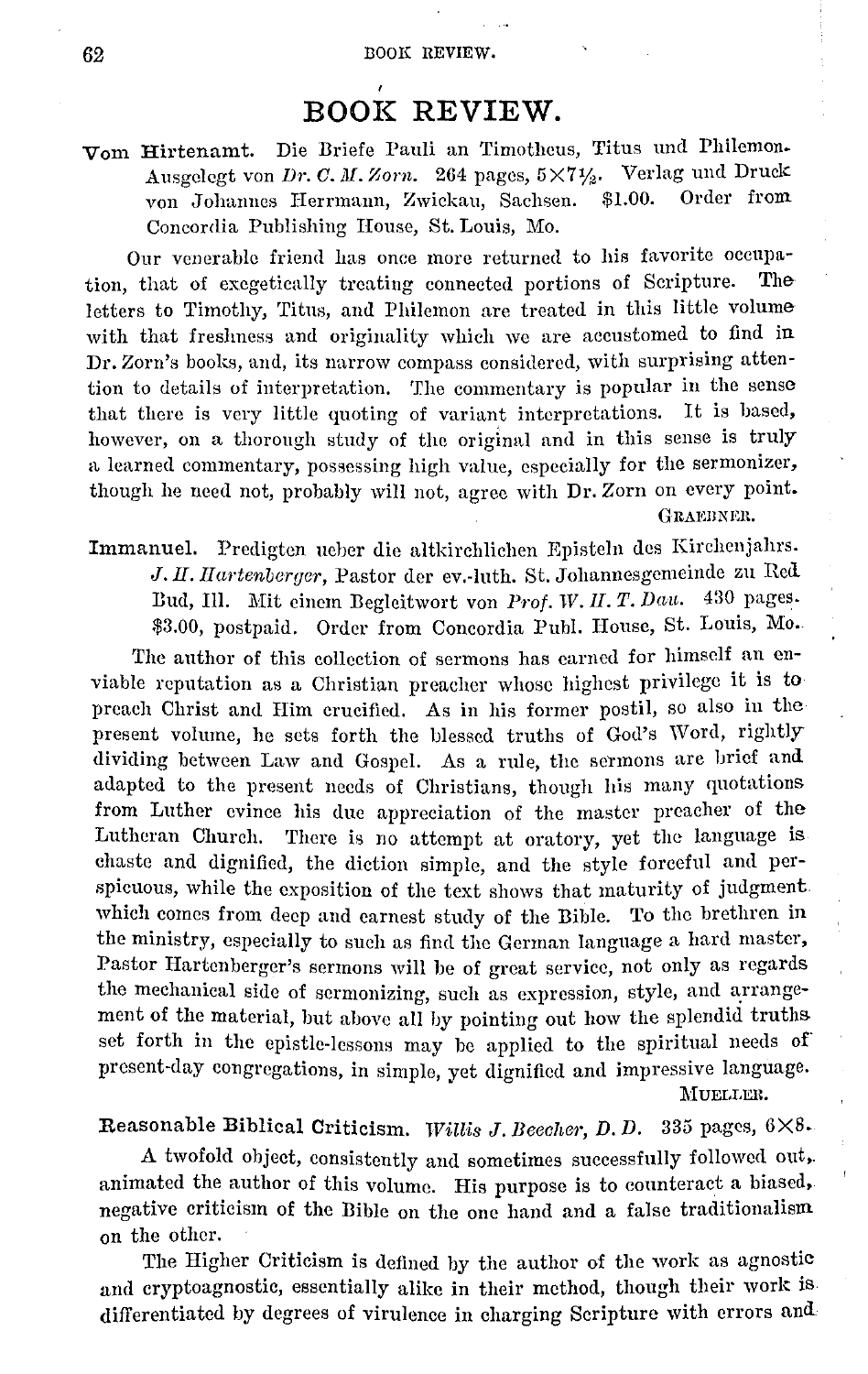the sacred penmen with constant fraud. Prof. Beecher's argument against the negative criticism is, generally, distinguished by poise, succinctness, and close reasoning. Elsewhere, as in the chapters on Jacob. Samson, and Elsewhere, as in the chapters on Jacob, Samson, and Daniel, for instance, the constructions submitted by the author in his effort to illustrate a *reasonable* criticism of the Bible are quite unsatisfactory. The second purpose of the book, as consistently carried out as the other, is the correction of a certain blind traditionalism in the reading of Scripture. Prof. Beecher would substitute "actual and vital study for the mere lethargic acceptance of a tradition." Ile cautions the Bible-student that one must make sure to "understand the story in the obvious meaning which it presents on its face." So far, good. However, Prof. Beecher himself has certain preconceived notions by which he is prevented from seeing the "obvious meaning" at times; and so, while these chapters arc strong in their argument against the Higher Criticism, they sometimes fail to establish that "reasonable criticism" which the author would put in its place. There are concessions to a naturalistic interpretation in the author's comments on Adam's rib, the cosmology of Genesis, the Deluge, the authorship and unity of Daniel, etc. The chapters treating inspiration and days of the creation story are by no means clear, and the generalization of the word "creation" into "the divine origination of things" is quite unacceptable.

The title of the book is somewhat misleading, since it touches the problems of Old Testament criticism only, and not of the New.

#### GRAEBNER.

## The Sunday-school Times Co., Philadelphia: --

A Little Kit of Teachers' Tools. *Philip E. Howard.* 72 pages. 75 cts.

It is always refreshing in these days of rationalism and materialism to find an author in religious circles who believes that the Bible is the Word of God, that Christ is the Savior, and that faith is wrought in the heart by the power of the Holy Spirit. Where these fundamental principles underlie an author's effort, he may hope to do some good to a world that is steeped in sin. We arc pleased to say that the publisher of the *Snndaysahool Times,* Philip E. Howard, considers these fundamentals in his *Little*  Kit of Teachers' Tools. He says: "The teacher must *know* the Lord Jesus in order to lead the pupil to Him, not a modified Christ of speculation, hut the Christ of the gospels and of personal experience. He must know the Scriptures well enough to set forth the Good News. . . . But after all that can be said about method in soul-winning is said and reiterated, there remains the one factor without which the work will never have fruitage such as we seek - the power of the Holy Spirit." Again he says: "Somehow the words 'conversion,' 'saved,' and 'lost' arc fallen into disuse. Many teachers and preachers seem almost afraid to use these terms, perhaps because it is supposed that to-day we need a restatement of the Gospel in modern terms. But to turn to God, through Christ (or conversion), means to-day exactly what it meant in the earthly days of the Lord Jesus. *Saved* and *lost* may not be terms that the world likes, but it may be that it is just because these terms are so unequivocal and well understood when the facts are known that a rephrasing is desired in the hope that the line between salvation and